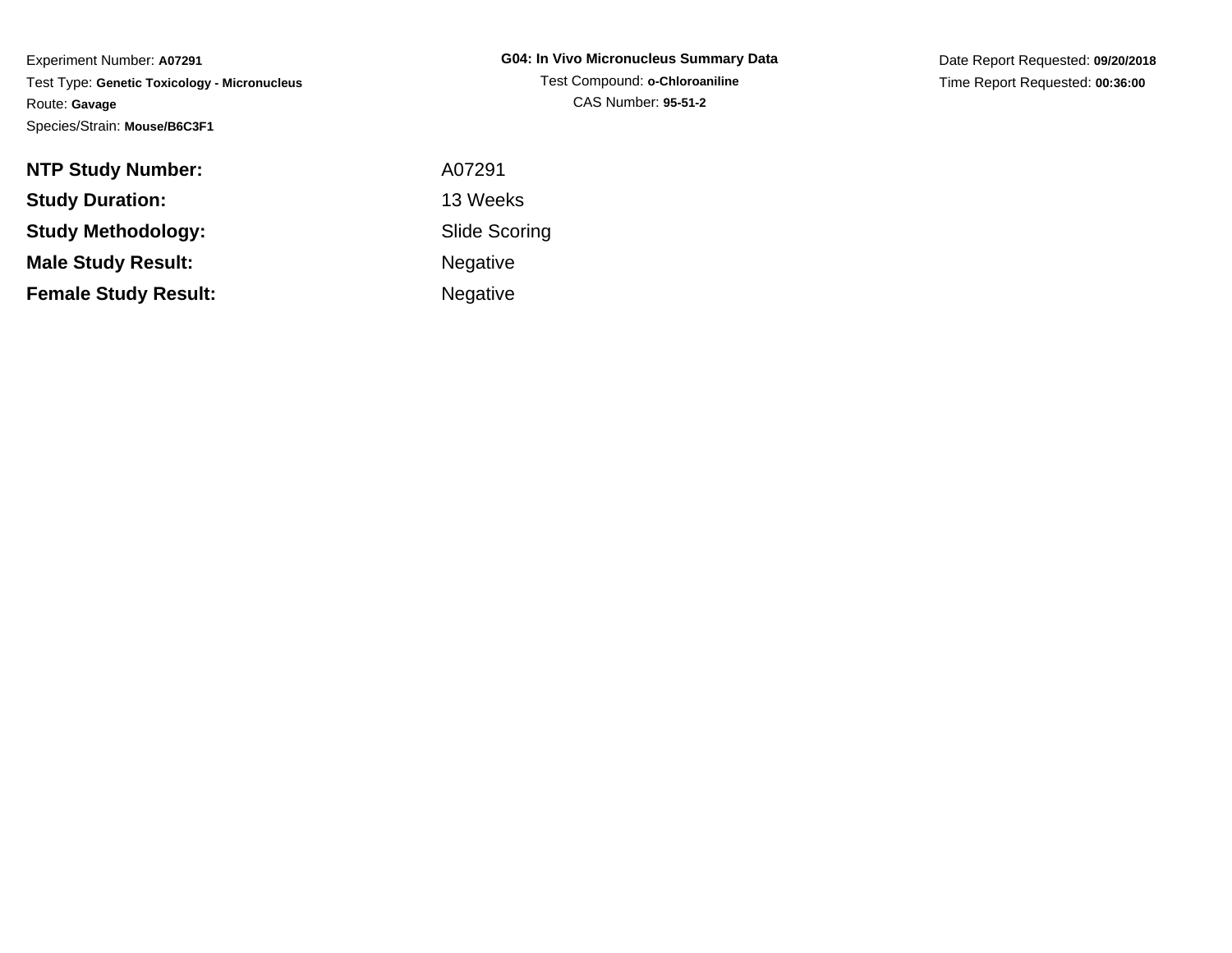|                              | <b>MN NCE/1000</b> |                 |         |  |
|------------------------------|--------------------|-----------------|---------|--|
| Dose (mg/kg)                 | N                  | Mean ± SEM      | p-Value |  |
| Vehicle Control <sup>1</sup> | 5                  | $1.00 \pm 0.16$ |         |  |
| 10.0                         | 5                  | $1.10 \pm 0.29$ | 0.4136  |  |
| 20.0                         | 5                  | $1.30 \pm 0.20$ | 0.2657  |  |
| 40.0                         | 5                  | $1.60 \pm 0.33$ | 0.1195  |  |
| 80.0                         | 5                  | $1.30 \pm 0.34$ | 0.2657  |  |
| 160.0                        | 5                  | $0.70 \pm 0.20$ | 0.7667  |  |
| Trend p-Value                |                    | 0.8350          |         |  |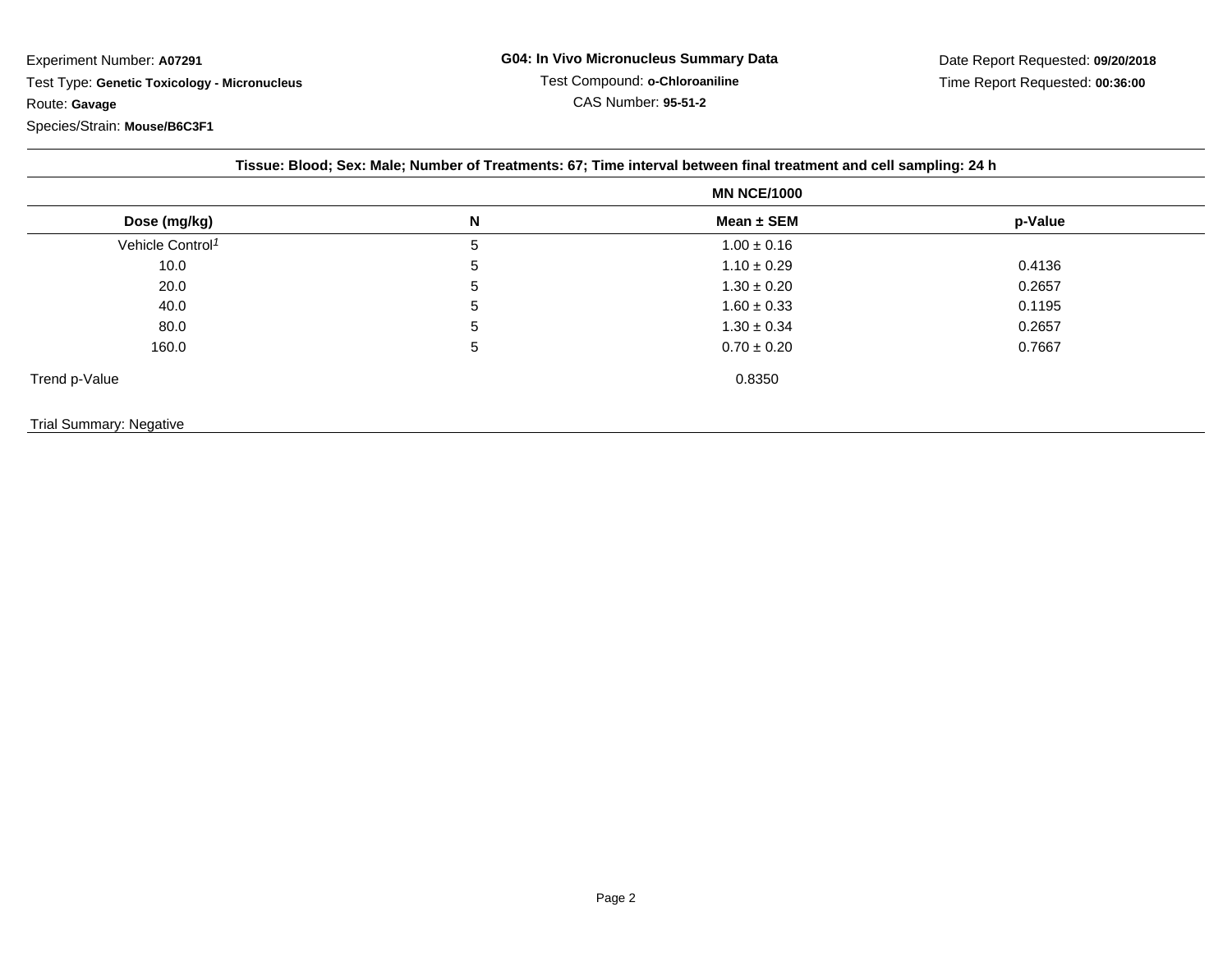| Dose (mg/kg)                 | <b>MN NCE/1000</b> |                 |         |
|------------------------------|--------------------|-----------------|---------|
|                              | N                  | Mean $\pm$ SEM  | p-Value |
| Vehicle Control <sup>1</sup> | 5                  | $0.70 \pm 0.25$ |         |
| 10.0                         | 5                  | $1.20 \pm 0.30$ | 0.1256  |
| 20.0                         | h                  | $0.80 \pm 0.12$ | 0.3981  |
| 40.0                         | 5                  | $0.90 \pm 0.19$ | 0.3085  |
| 80.0                         | 5                  | $0.90 \pm 0.19$ | 0.3085  |
| 160.0                        | 5                  | $0.80 \pm 0.25$ | 0.3981  |
| Trend p-Value                |                    | 0.5970          |         |

## Trial Summary: Negative